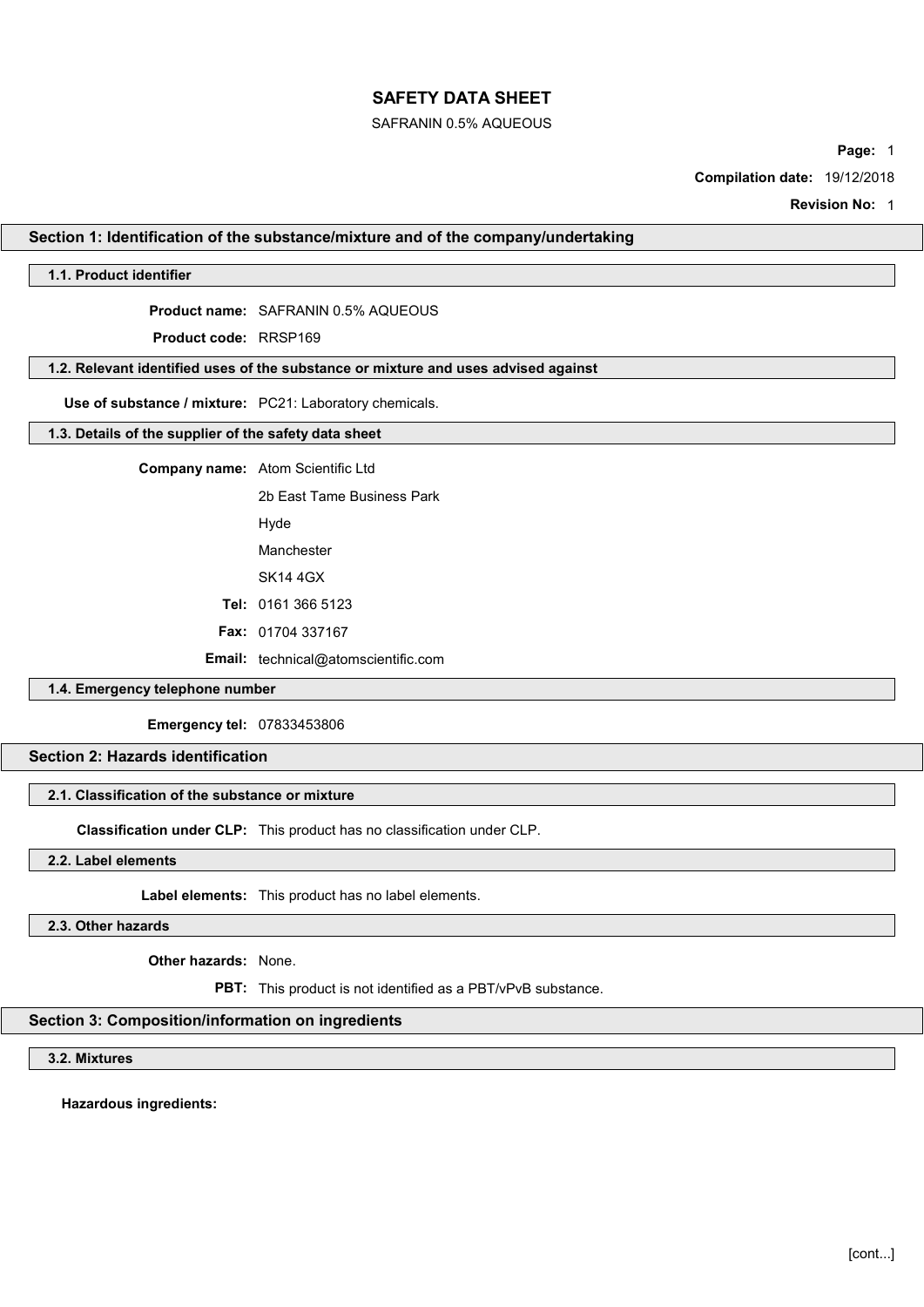### SAFRANIN 0.5% AQUEOUS

### Page: 2

| <b>EINECS</b> | CAS     | CHIP Classification                    | <b>CLP Classification</b> | Percent |
|---------------|---------|----------------------------------------|---------------------------|---------|
| 200-578-6     | 64-17-5 | Substance with a Community             | Flam. Lig. 2: H225        | 1-10%   |
|               |         | <sup>⊢</sup> workplace exposure limit. |                           |         |

#### Section 4: First aid measures

4.1. Description of first aid measures

Skin contact: Wash immediately with plenty of soap and water.

Eye contact: Bathe the eye with running water for 15 minutes.

Ingestion: Wash out mouth with water.

Inhalation: Consult a doctor.

### 4.2. Most important symptoms and effects, both acute and delayed

Skin contact: There may be mild irritation at the site of contact.

Eye contact: There may be irritation and redness.

Ingestion: There may be irritation of the throat.

Inhalation: No symptoms.

Delayed / immediate effects: No data available.

4.3. Indication of any immediate medical attention and special treatment needed

Immediate / special treatment: Not applicable.

## Section 5: Fire-fighting measures

5.1. Extinguishing media

Extinguishing media: Suitable extinguishing media for the surrounding fire should be used. Use water spray

to cool containers.

## 5.2. Special hazards arising from the substance or mixture

Exposure hazards: In combustion emits toxic fumes.

5.3. Advice for fire-fighters

Advice for fire-fighters: Wear self-contained breathing apparatus. Wear protective clothing to prevent contact

with skin and eyes.

## Section 6: Accidental release measures

6.1. Personal precautions, protective equipment and emergency procedures

Personal precautions: Refer to section 8 of SDS for personal protection details. Turn leaking containers leak-

side up to prevent the escape of liquid.

### 6.2. Environmental precautions

Environmental precautions: Do not discharge into drains or rivers. Contain the spillage using bunding.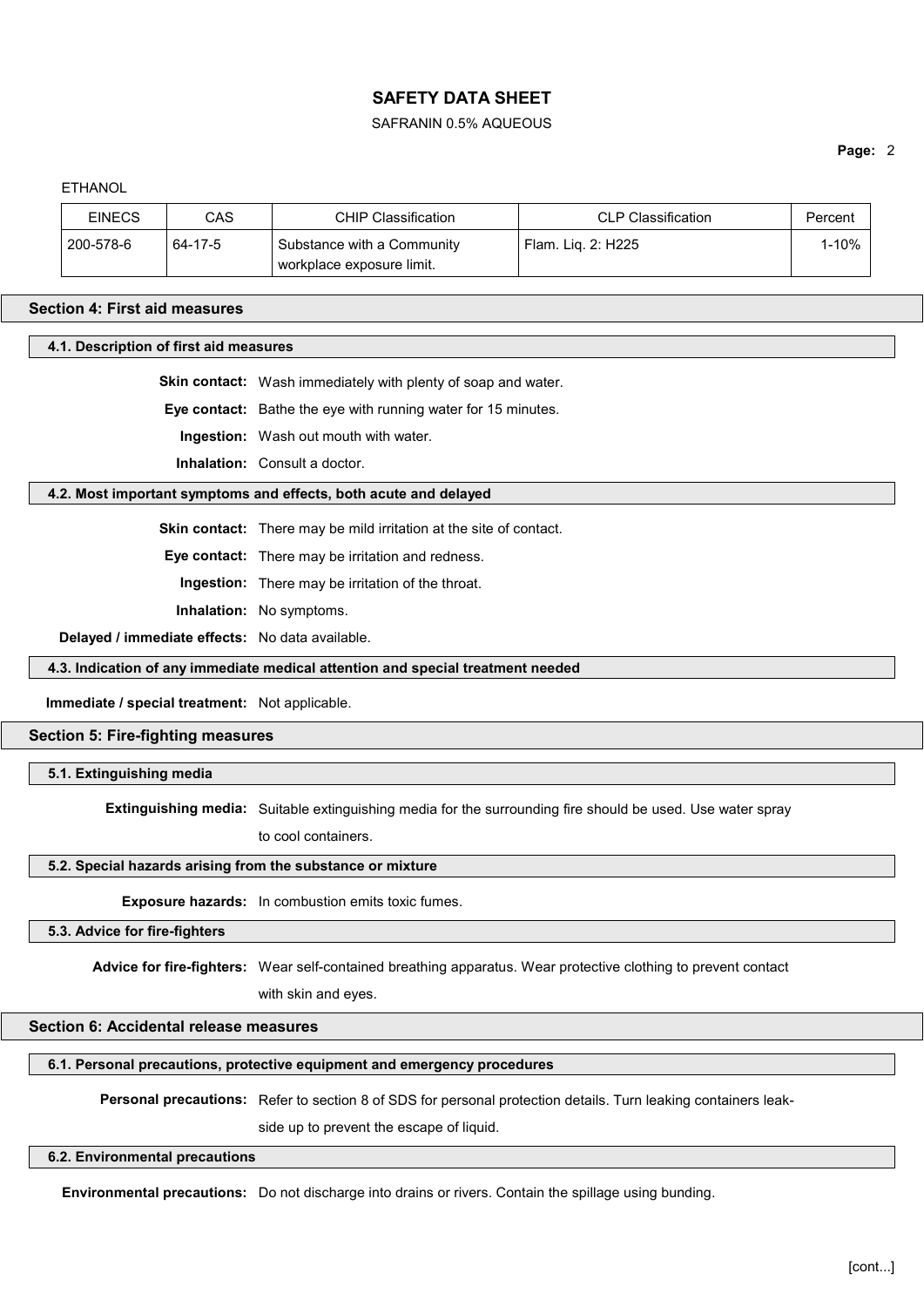## SAFRANIN 0.5% AQUEOUS

#### 6.3. Methods and material for containment and cleaning up

Clean-up procedures: Absorb into dry earth or sand. Transfer to a closable, labelled salvage container for

disposal by an appropriate method.

### 6.4. Reference to other sections

Reference to other sections: Refer to section 8 of SDS.

### Section 7: Handling and storage

7.1. Precautions for safe handling

Handling requirements: Not applicable.

### 7.2. Conditions for safe storage, including any incompatibilities

Storage conditions: Store in cool, well ventilated area. Keep container tightly closed.

Suitable packaging: Not applicable.

7.3. Specific end use(s)

Specific end use(s): No data available.

# Section 8: Exposure controls/personal protection

### 8.1. Control parameters

### Hazardous ingredients:

### **ETHANOL**

### Workplace exposure limits:  $\qquad \qquad$  Respirable dust

| <b>State</b> | hour TWA   | STEL<br>15 min. | ९ hour TWA | 15 min. STEL |
|--------------|------------|-----------------|------------|--------------|
| UK           | 1920 mg/m3 |                 |            |              |

### 8.1. DNEL/PNEC Values

DNEL / PNEC No data available.

#### 8.2. Exposure controls

Engineering measures: Handle in accordance with good industrial hygiene and safety practice. Wash hands

before breaks and at the end of workday.

Respiratory protection: Respiratory protection not required.

Hand protection: Protective gloves.

Eye protection: Safety glasses. Ensure eye bath is to hand.

Skin protection: Protective clothing.

Environmental: Not applicable.

# Section 9: Physical and chemical properties

# 9.1. Information on basic physical and chemical properties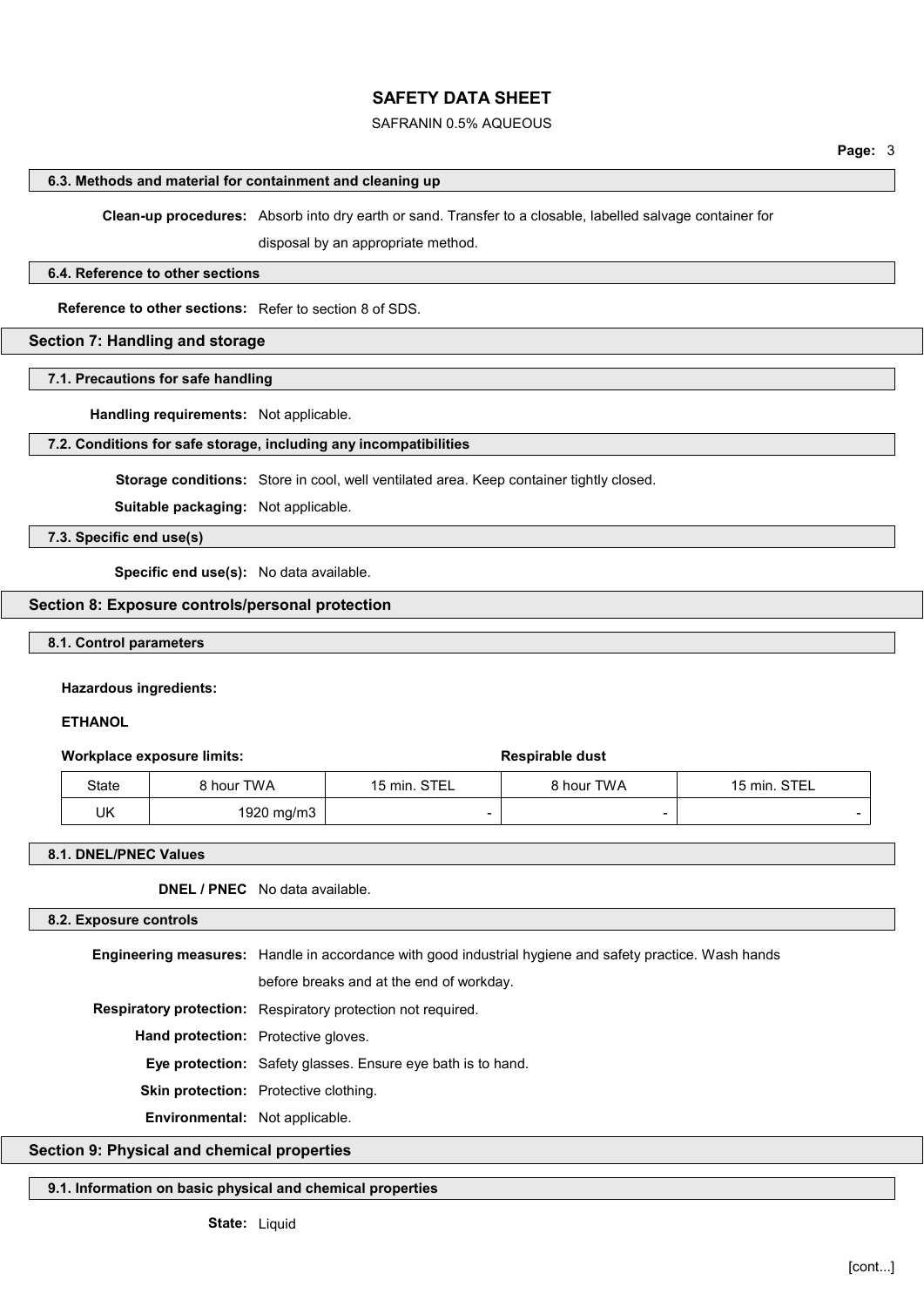## SAFRANIN 0.5% AQUEOUS

### 9.2. Other information

Other information: Not applicable.

## Section 10: Stability and reactivity

### 10.1. Reactivity

Reactivity: Stable under recommended transport or storage conditions.

#### 10.2. Chemical stability

Chemical stability: Stable under normal conditions.

### 10.3. Possibility of hazardous reactions

Hazardous reactions: Hazardous reactions will not occur under normal transport or storage conditions.

Decomposition may occur on exposure to conditions or materials listed below.

## 10.4. Conditions to avoid

Conditions to avoid: Heat.

10.5. Incompatible materials

Materials to avoid: Strong oxidising agents. Strong acids.

## 10.6. Hazardous decomposition products

Haz. decomp. products: In combustion emits toxic fumes.

### Section 11: Toxicological information

## 11.1. Information on toxicological effects

### Hazardous ingredients:

## **ETHANOL**

| <b>IVN</b> | <b>RAT</b> | LD50 | $1440$ | mg/kg          |
|------------|------------|------|--------|----------------|
| ORL        | <b>MUS</b> | LD50 |        | $3450$   mg/kg |
| ORL        | <b>RAT</b> | LD50 | 7060   | mg/kg          |

Toxicity values: No data available.

Symptoms / routes of exposure

Skin contact: There may be mild irritation at the site of contact.

Eye contact: There may be irritation and redness.

Ingestion: There may be irritation of the throat.

Inhalation: No symptoms.

Delayed / immediate effects: No data available.

**Other information:** Not applicable.

### Section 12: Ecological information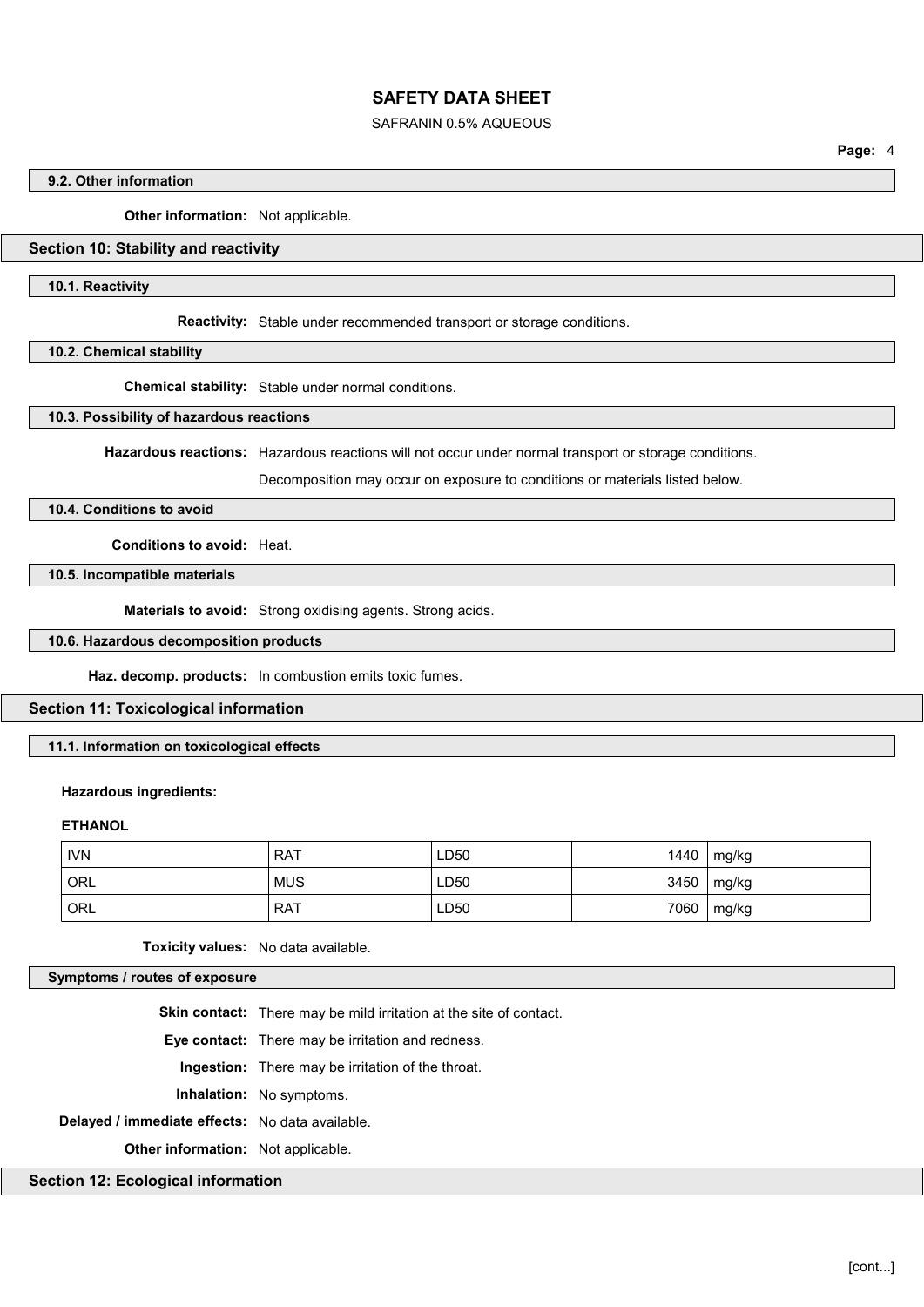### SAFRANIN 0.5% AQUEOUS

Page: 5

#### 12.1. Toxicity

Ecotoxicity values: No data available.

## 12.2. Persistence and degradability

Persistence and degradability: Biodegradable.

## 12.3. Bioaccumulative potential

Bioaccumulative potential: No bioaccumulation potential.

12.4. Mobility in soil

Mobility: Readily absorbed into soil.

## 12.5. Results of PBT and vPvB assessment

PBT identification: This product is not identified as a PBT/vPvB substance.

12.6. Other adverse effects

Other adverse effects: Negligible ecotoxicity.

## Section 13: Disposal considerations

13.1. Waste treatment methods

Disposal operations: Offer surplus and non-recyclable solutions to a licensed disposal company.

Recovery operations: Not applicable.

Disposal of packaging: Dispose of as unused product.

NB: The user's attention is drawn to the possible existence of regional or national regulations regarding disposal.

## Section 14: Transport information

**Transport class:** This product does not require a classification for transport.

# Section 15: Regulatory information

15.1. Safety, health and environmental regulations/legislation specific for the substance or mixture

Specific regulations: This safety datasheet complies with the requirements of Regulation (EC) No.

1907/2006.

### 15.2. Chemical Safety Assessment

Chemical safety assessment: A chemical safety assessment has not been carried out for the substance or the mixture

by the supplier.

## Section 16: Other information

### Other information

Other information: This safety data sheet is prepared in accordance with Commission Regulation (EU) No

453/2010.

\* indicates text in the SDS which has changed since the last revision.

Phrases used in s.2 and 3: H225: Highly flammable liquid and vapour.